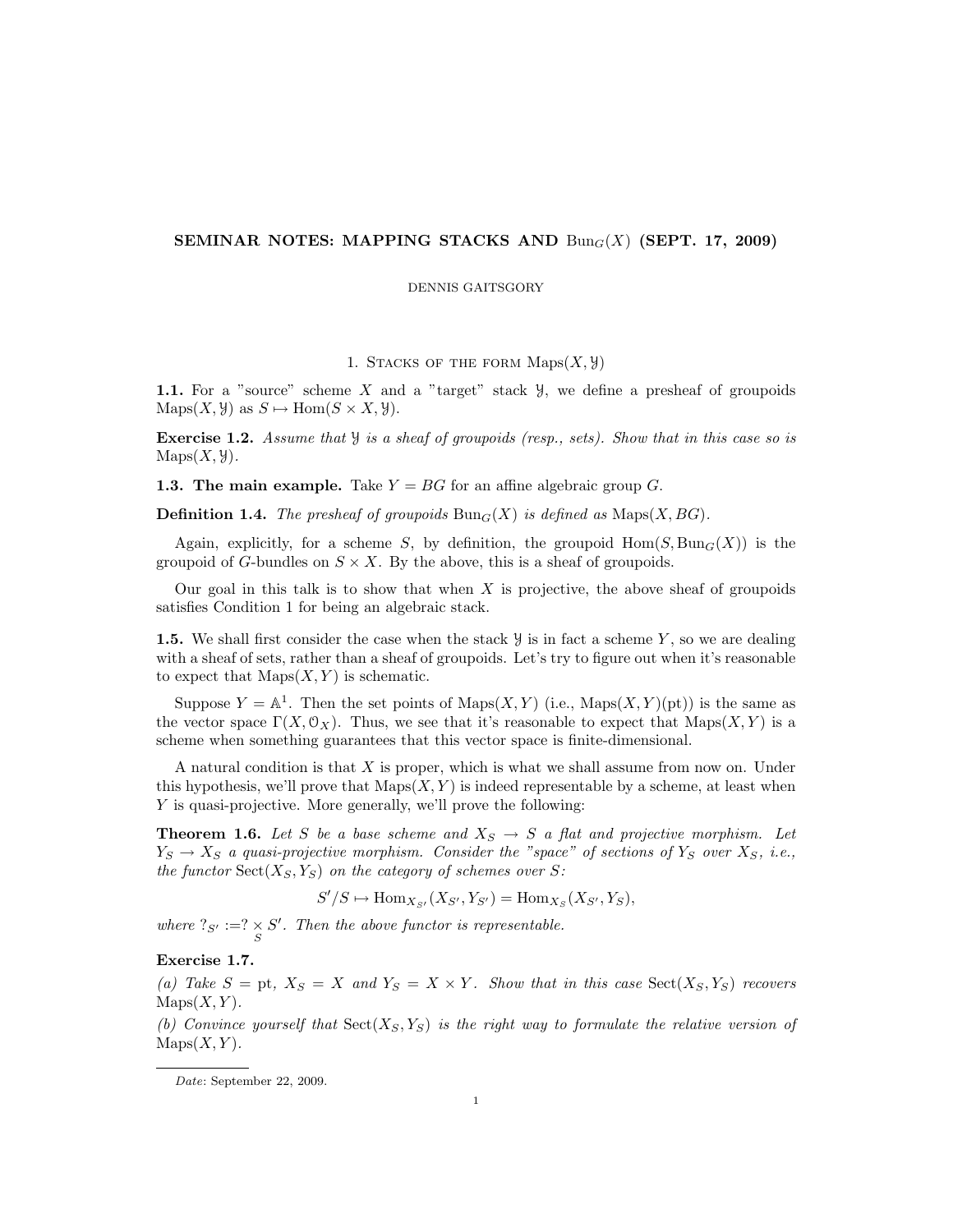#### 2 DENNIS GAITSGORY

1.8. Before we prove the theorem, let's discuss some application for "actual" algebraic stacks.

As was remarked above, our goal is to show that for an algebraic group  $G$ , the diagonal map

$$
Bun_G(X) \to Bun_G(X)\times Bun_G(X)
$$

is schematic.

**Exercise 1.9.** Show that for two groups G' and G'', we have  $BG' \times BG' \simeq B(G \times G'')$ , and hence  $Bun_{G'}(X) \times Bun_{G''}(X) \simeq Bun_{G' \times G''}(X)$ .

Hence, it would suffice to prove a more general assertion:

**Proposition 1.10.** Let  $G_1 \rightarrow G_2$  be an injective homomorphism of affine algebraic groups. Then the corresponding morphism of stacks  $Bun_{G_1}(X) \to Bun_{G_2}(X)$  is schematic.

This proposition can be used to reducing the proof that  $Bun_G(X)$  is an algebraic stack to the case of  $GL_n$  (indeed, embed G into  $GL_n$ , and use the above proposition and Exercise 3.2). The verification of the second stack axiom for  $Bun_{GL_n}(X)$ , i.e., that it admits a smooth surjective morphism from a scheme, will be done later in the semester.

1.11. Let us show how Prop 1.10 follows from Theorem 1.6. Note that the morphism

$$
Bun_{G_1}(X) \to Bun_{G_2}(X)
$$

comes from the morphism pt  $/G_1 \to pt/G_2$  by taking Maps $(X, -)$ . Recall that the morphism pt  $/G_1 \rightarrow$  pt  $/G_2$  is schematic, and in fact, quasi-projective.

Hence, to prove Prop 1.10, it suffices to show the following:

**Proposition 1.12.** Let  $\mathcal{Y}_1 \rightarrow \mathcal{Y}_2$  be a schematic quasi-projective map of presheaves. Then for a proper X, the corresponding map  $\text{Maps}(X, \mathcal{Y}_1) \to \text{Maps}(X, \mathcal{Y}_2)$  of presheaves is schematic.

Here is another application of Prop 1.12, which will be useful in the future:

**Exercise 1.13.** Let Z be a scheme acted on by G, satisfying the technical assumption of Remark 1.4 from the talk on G-bundles.

(a) Interpret the sheaf of groupoids  $\text{Maps}(X, Z/G)$  as classifying G-bundles on X, equipped with a section of the bundle associated with Z.

(b) Use Prop 1.12 to show that the forgetful map  $\text{Maps}(X, Z/G) \to \text{Bun}_G(X)$  is schematic.

**1.14. Proof of Prop 1.12.** Fix an S-point of Maps $(X, \mathcal{Y}_2)$ , i.e., a map  $S \times X \to \mathcal{Y}_2$ . The cartesian product

$$
\operatorname{Maps}(X, \mathcal{Y}_1) \underset{\operatorname{Maps}(X, \mathcal{Y}_2)}{\times} S,
$$

is a presheaf of groupoids (but, as we'll see shortly, these groupoids are automatically sets) on the category of schemes over S that associates to  $S'/S$  the groupoid

$$
\mathrm{Hom}_{S \times X} \left( S' \times X, \mathcal{Y}_1 \underset{\mathcal{Y}_2}{\times} (S \times X) \right).
$$

Let us denote by  $Z_S$  the cartesian product  $\mathcal{Y}_1 \times (S \times X)$ . By assumption,  $Z_S$  is a quasi-projective scheme over  $S \times X$ .

**Exercise 1.15.** Show that  $Maps(X, Y_1) \times_{Maps(X, Y_2)} S$ , viewed as a presheaf of groupoids on the category of schemes over S, identifies with  $\text{Sect}(S \times X, Z_S)$ .

Hence, the schematicity assertion follows from Theorem 1.6.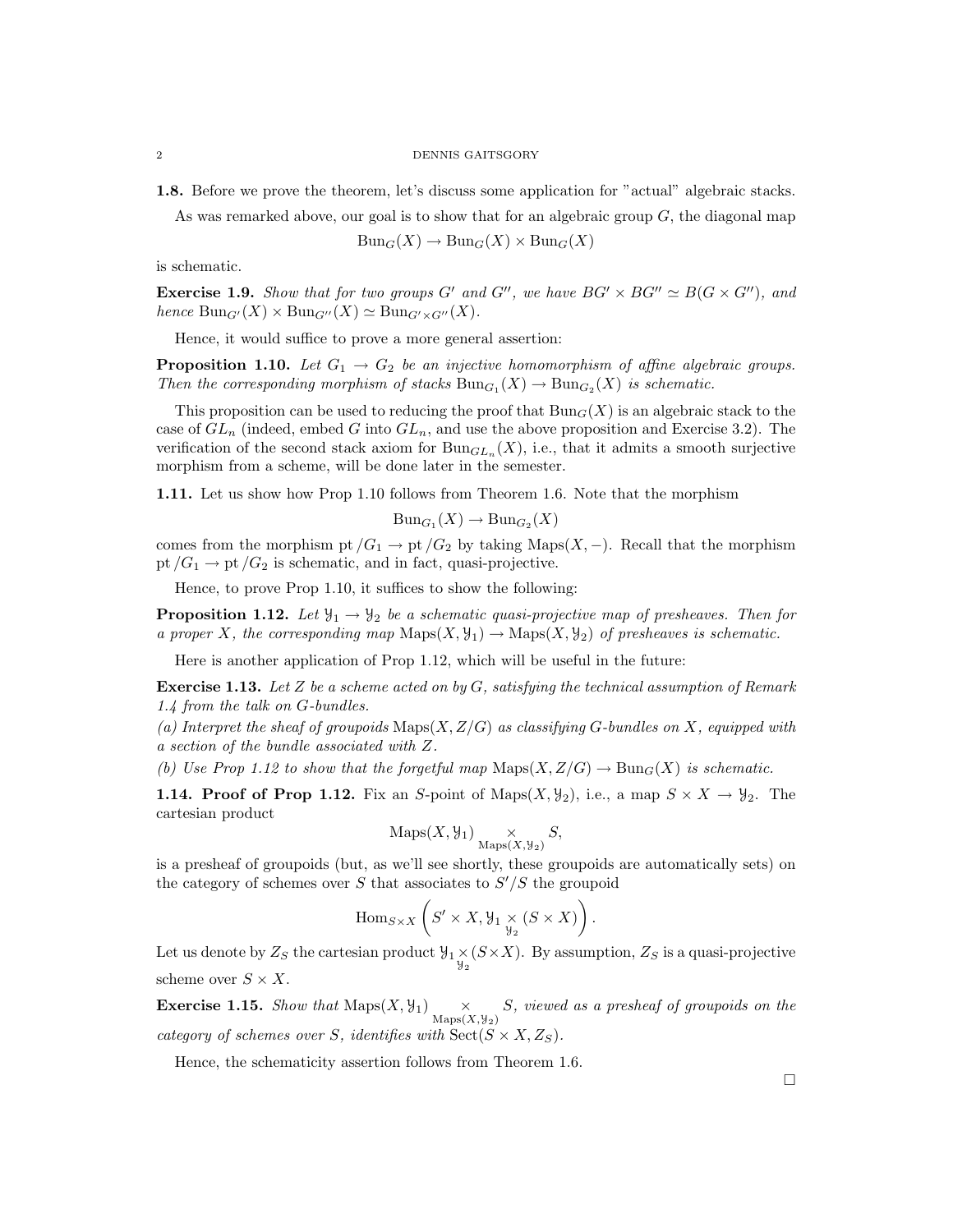#### 2. Proof of the theorem, the affine case

**2.1.** We shall first consider the case when  $Y<sub>S</sub>$  is affine over  $X<sub>S</sub>$ .

Recall that an affine scheme is the preimage of 0 under a map  $\mathbb{A}^n \to \mathbb{A}^m$  for some m and n, i.e., an affine scheme can be embedded into the affine space  $\mathbb{A}^n$  as the locus of zeroes of m polynomials.

A similar assertion holds in the relative situation. Namely, there exist vector bundles  $\mathcal{E}_1$ ,  $\mathcal{E}_2$ over  $X<sub>S</sub>$ , and a map between their total spaces  $\mathcal{E}<sub>1</sub> \rightarrow \mathcal{E}<sub>2</sub>$ , such that

$$
Y_S \simeq \mathcal{E}_1 \underset{\mathcal{E}_2}{\times} X_S,
$$

where  $X_S \to \mathcal{E}_2$  is the 0-section. We have:

$$
Sect(X_S, Y_S) \simeq Sect(X_S, \mathcal E_1) \underset{Sect(X_S, \mathcal E_2)}{\times} Sect(X_S, X_S).
$$

Note that for the 0 vector bundle, i.e.,  $X_S$  itself,  $\text{Sect}(X_S, X_S) \simeq S$ , by definition.

**Exercise 2.2.** Let  $\mathcal{F}_i$ ,  $i = 1, 2, 3$  be schematic presheaves, and let  $\mathcal{F}_1 \rightarrow \mathcal{F}_2 \leftarrow \mathcal{F}_3$  be morphisms. Then  $\mathfrak{F}_1 \times \mathfrak{F}_3$  is also schematic.

Hence, it is enough to show that for a vector bundle  $\mathcal E$  over  $X_S$ , the functor on the category of schemes over S, that associates to  $S'/S$  the set  $\Gamma(X_{S'}, \mathcal{E}')$  is representable, where  $\mathcal{E}'$  denotes the pullback of  $\mathcal E$  to  $X_{S'}$ .

The proof will also show that the map  $S \to \text{Sect}(X_S, \mathcal{E})$  defined by the 0-section is a closed embedding. This would imply that in the above situation the map

$$
Sect(X_S,Y_S) \to Sect(X_S,{\mathcal E}_1)
$$

is also a closed embedding.

**2.3.** Let's first try to guess the answer intuitively. Suppose first that  $S = pt$ . Denote  $X_S$ simply by X. Then what we are after is the vector space  $\Gamma(X, \mathcal{E})$ . Recall that for a vector space V, when we regard it as a scheme, it is  $Spec(Sym(V^{\vee}))$ , where  $V^{\vee}$  is the dual vector space.

Hence, in the general case, it's natural to look for  $Sect(X_S, \mathcal{E})$  in the form of a "generalized vector bundle", i.e.,  $Spec_S(Sym_{O_S}(\mathcal{F}))$ , where  $\mathcal F$  is a *coherent sheaf* on S, but not necessarily a vector bundle with the following property:

For  $s \in S$ , the fiber  $\mathcal{F}_s$  is the *dual* vector space to  $\Gamma(X_s, \mathcal{E}_s)$ .

2.4. Remark. The fact that we have the dual here is good news: there will not, in general, exist a coherent sheaf whose fibers are given by  $\Gamma(X_s, \mathcal{E}_s)$ . Indeed, the obvious candidate, namely  $p_*(\mathcal{E})$ , where p is the projection  $X_S \to S$  wouldn't work, as the higher direct images  $R^i p_{*}(\mathcal{E})$  would screw-up the required isomorphism. What we do always have in the above situation (i.e.,  $X_S$  flat over S) is an isomorphism

$$
Li_s^* \circ Rp_*(\mathcal{E}) \simeq R\Gamma(X_s, E_s),
$$

where  $Li_s^*$  is the left derived functor of taking the fiber at s.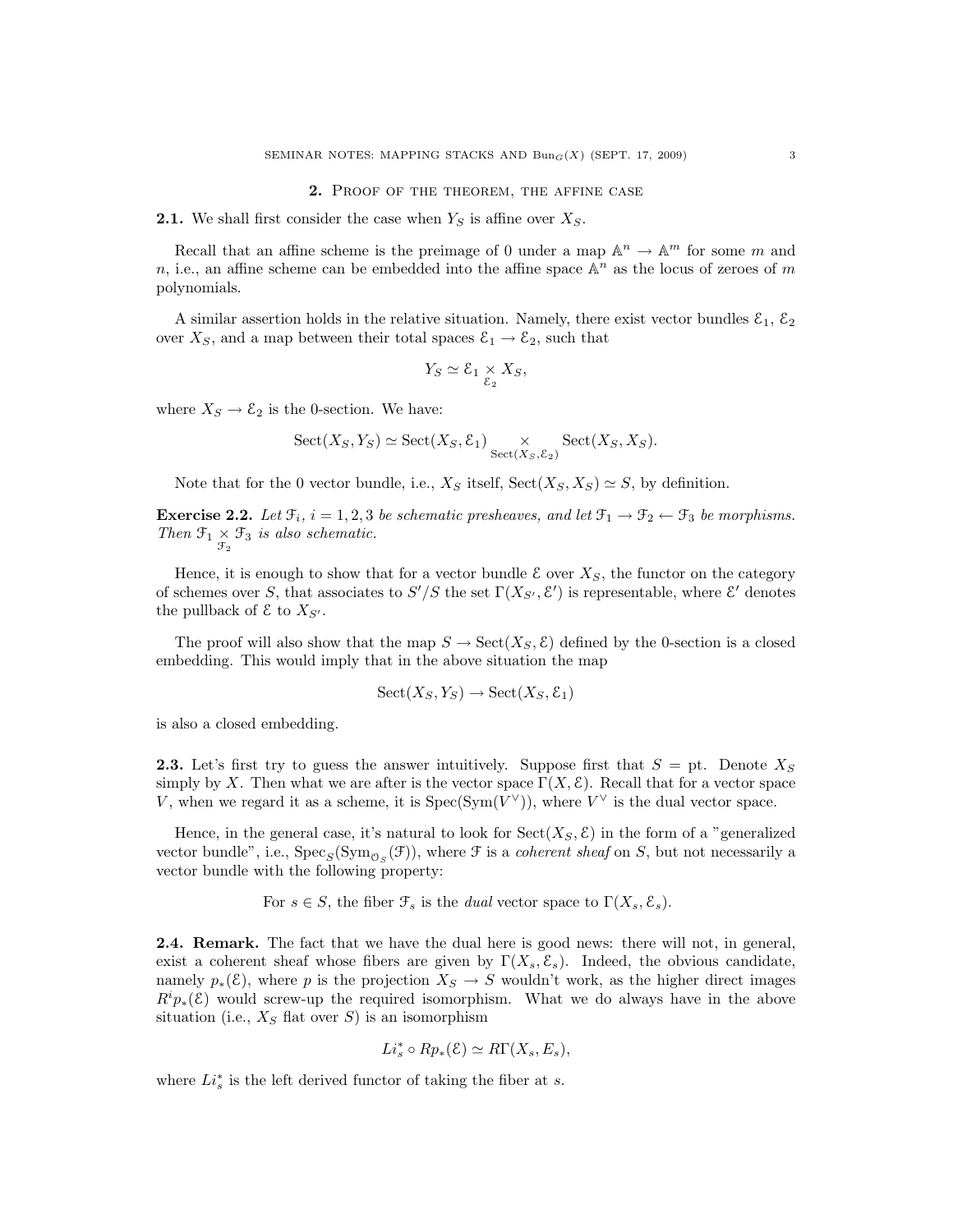**2.5.** Coming back to the business of  $\mathcal{F}$ , the usual (non-relative) Grothendieck duality tells us that  $\mathcal{F}_s$  is  $H^0(X_s, \mathcal{E}_s^{\vee} \otimes K_{X_s})$ , where  $K_{X_s}$  is the dualizing complex of the projective scheme S, and  $\mathcal{E}^{\vee}$  is the dual vector bundle.

Well, if you are not comfortable with the Grothendieck duality, you can assume that  $X_s$  is smooth of dimension n (which is the case that interests us), in which case  $K_{X_s} \simeq \Omega_{X_s}^n[n]$ , and then the Grothendieck duality becomes the usual Serre dualily

$$
H^{n}(X_{s},\mathcal{E}_{s}^{\vee}\otimes \Omega_{X_{s}}^{n})\simeq H^{0}(X_{s},E_{s})^{\vee}.
$$

This should be particularly familiar for  $X_s$  being a smooth curve!

2.6. All of the above was a motivation for the following statement:

**Lemma 2.7.** Let  $X_S$ ,  $\mathcal{E}_S$  be as above (i.e.,  $X_S \rightarrow S$  is flat and proper and  $\mathcal{E}$  is a vector bundle over  $X<sub>S</sub>$ ). Then there exists a coherent sheaf  $\mathfrak F$  on S with the following property: for any  $S' \to S$ ,

$$
\mathrm{Hom}_{\mathcal{O}_{S'}}(\mathcal{F}', \mathcal{O}_{S'}) \simeq \Gamma(S', p'_{*}(\mathcal{E}')),
$$

where  $p': S' \times X \to S'$ , and  $\mathcal{F}'$  is the pullback of  $\mathcal{F}$  to  $S'$ .

## Exercise 2.8.

(a) Show that for  $\mathfrak F$  as in the lemma, the functor  $\text{Sect}(X_S, \mathcal E)$  is indeed representable by  $\operatorname{Spec}_S(\operatorname{Sym}_{\mathcal{O}_S}(\mathcal{F}))$ .

(b) Show that the map  $S \to \text{Sect}(X_S, \mathcal{E})$  identifies with the 0-section of the generalized vector bundle  $\text{Spec}_S(\text{Sym}_{\mathcal{O}_S}(\mathcal{F}))$ , and so is indeed a closed embedding.

**2.9.** Proof of the lemma, Strategy 1. All you need to do is apply the relative version of the Grothendieck duality reasoning we used above. Namely, let  $K_{X_S/S}$  be the relative dualizing complex on  $X<sub>S</sub>$ . Then

$$
\mathfrak{F} \simeq H^0\left(Rp_*(\mathcal{E}^{\vee} \otimes K_{X_S/S})\right).
$$

 $\Box$ 

### 2.10. Proof of the lemma, Strategy 2 (for the lazies). I'll tell you a secret:

**Exercise 2.11.** Show that you can make  $\mathcal{E}_1$  and  $\mathcal{E}_2$  (chosen for our  $\mathcal{Y}_S$ ) to be as ample as you want. In particular, you can assume that for  $i = 1, 2$ ,

$$
R^j p_*(\mathcal{E}_i) = 0 \text{ for } j > 0.
$$

In this case, the corresponding  $\mathcal{F}_i$  is just  $(p_*(\mathcal{E}_i))^{\vee}$ .

 $\Box$ 

#### 3. Proof of the theorem, the general case

**3.1.** To treat the case of a quasi-projective  $Y_s/X_s$  we'll proceed in three steps.

**Exercise 3.2.** (a) Let  $\mathcal{F}_1 \rightarrow \mathcal{F}_2$  be a schematic map of presheaves of groupoids/sets, and assume that  $\mathfrak{F}_2$  is representable by a scheme (resp., is an algebraic stack). Then so is  $\mathfrak{F}_1$ .

(b) Assume that in the above situation  $\mathfrak{F}_2$  is representable by a scheme  $Z_2$ . Let  $Z_1$  be the scheme representing  $\mathfrak{F}_1$ . Then if  $\alpha$  is a closed/open embedding of presheaves, then so is the resulting  $map Z_1 \rightarrow Z_2.$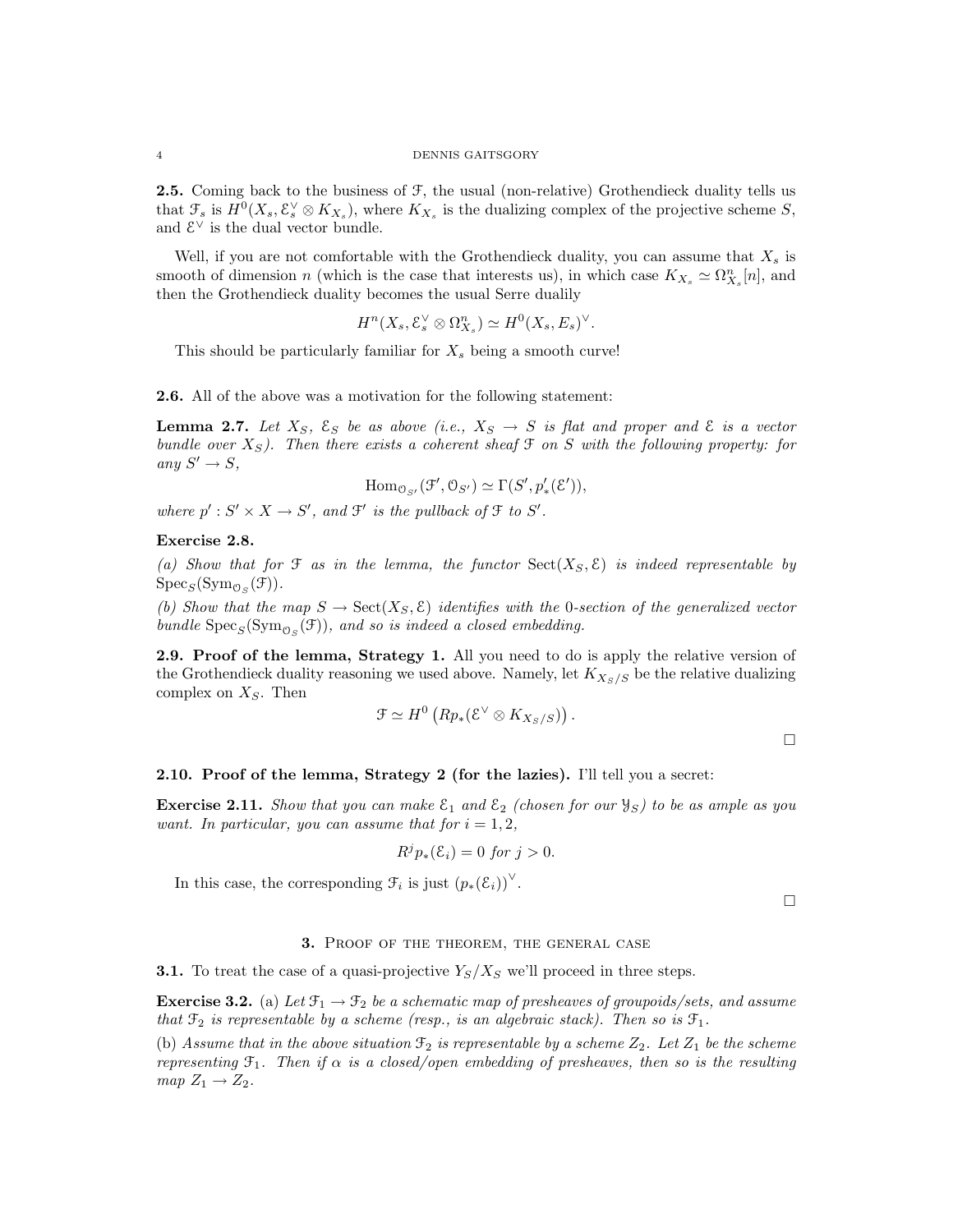**Step 1.** Let  $Y_S$  and  $Z_S$  be arbitrary schemes over  $X_S$ , and let  $Z_S \hookrightarrow Y_S$  is an open embedding. Then

$$
Sect(X_S, Z_S) \to Sect (X_S, Y_S)
$$

is an open embedding of presheaves.

Step 1 shows that if the assertion of the theorem holds for a certain  $Y_S$ , and  $Z_S \subset Y_S$  is an open subscheme, then the assertion holds also for  $Z_S$ .

## Proof. (of Step 1)

Indeed, let S' be a scheme over S, and  $\alpha: X_{S'} \to Y_S$  be an S'-point of Sect $(X_S, Y_S)$ . We need to show that the following functor on the category of schemes over  $S'$  is representable by an open subscheme of  $S'$ :

The functor in question assigns to  $S''/S'$  the 1-element set if the composition

$$
X_{S''} \to X_{S'} \to Y_S
$$

lands in  $Z_s$ , and the empty set otherwise.

Let  $W_{S'}$  be the open subscheme of  $X_{S'}$  equal to  $\alpha^{-1}(Z_S)$ . Then the required open subscheme of  $S'$  is

$$
S' - (p' (X_{S'} - W_{S'})) .
$$

(Here, and elsewhere,  $p'$  denotes the map  $X_{S'} \to S'.$ )

In the above formula,  $p'(X_{S'} - W_{S'})$  is closed in S' because  $X_{S'}$  is proper over S'.

 $\Box$ 

**Step 2.** Let  $Y_S$  and  $Z_S$  be arbitrary schemes over  $X_S$ , and let  $Z_S \hookrightarrow Y_S$  is a closed embedding. Then

$$
Sect(X_S, Z_S) \to Sect (X_S, Y_S)
$$

is a closed embedding of presheaves.

Step 2 shows that if the assertion of the theorem holds for  $Y_S$ , and  $Z_S \subset Y_S$  is a closed embedding, then the assertion holds also for  $Z_S$ .

*Proof.* Again, let S' be a scheme over S, and  $\alpha: X_{S'} \to Y_S$  be an S'-point of Sect $(X_S, Y_S)$ . We need to show that the following functor on the category of schemes over  $S'$  is representable by a closed subscheme of  $S'$ :

The functor in question assigns to  $S''/S'$  the 1-element set if the composition

$$
X_{S''} \to X_{S'} \to Y_S
$$

lands in  $Z_s$ , and the empty set otherwise.

Let  $W_{S'}$  be again the subscheme of  $Z_S$  equal to  $\alpha^{-1}(Z_S)$ . This is a closed subscheme of  $X_{S'}$ , and in particular,  $W_{S'} \to X_{S'}$  is affine.

**Exercise 3.3.** Show that the functor in question on the category of schemes over  $S'$  is isomorphic to  $Sect(X_{S'},W_{S'})$ .

Hence, the assertion follows from the affine case considered previously. Note that in this case the vector bundle  $\mathcal{E}_1$  to is the 0 vector bundle, i.e.,  $X_S$ , so  $\text{Sect}(X_{S'}, W_{S'})$  is a closed subscheme of  $Sect(X_{S'}, X_{S'}) \simeq S'$ , as required.